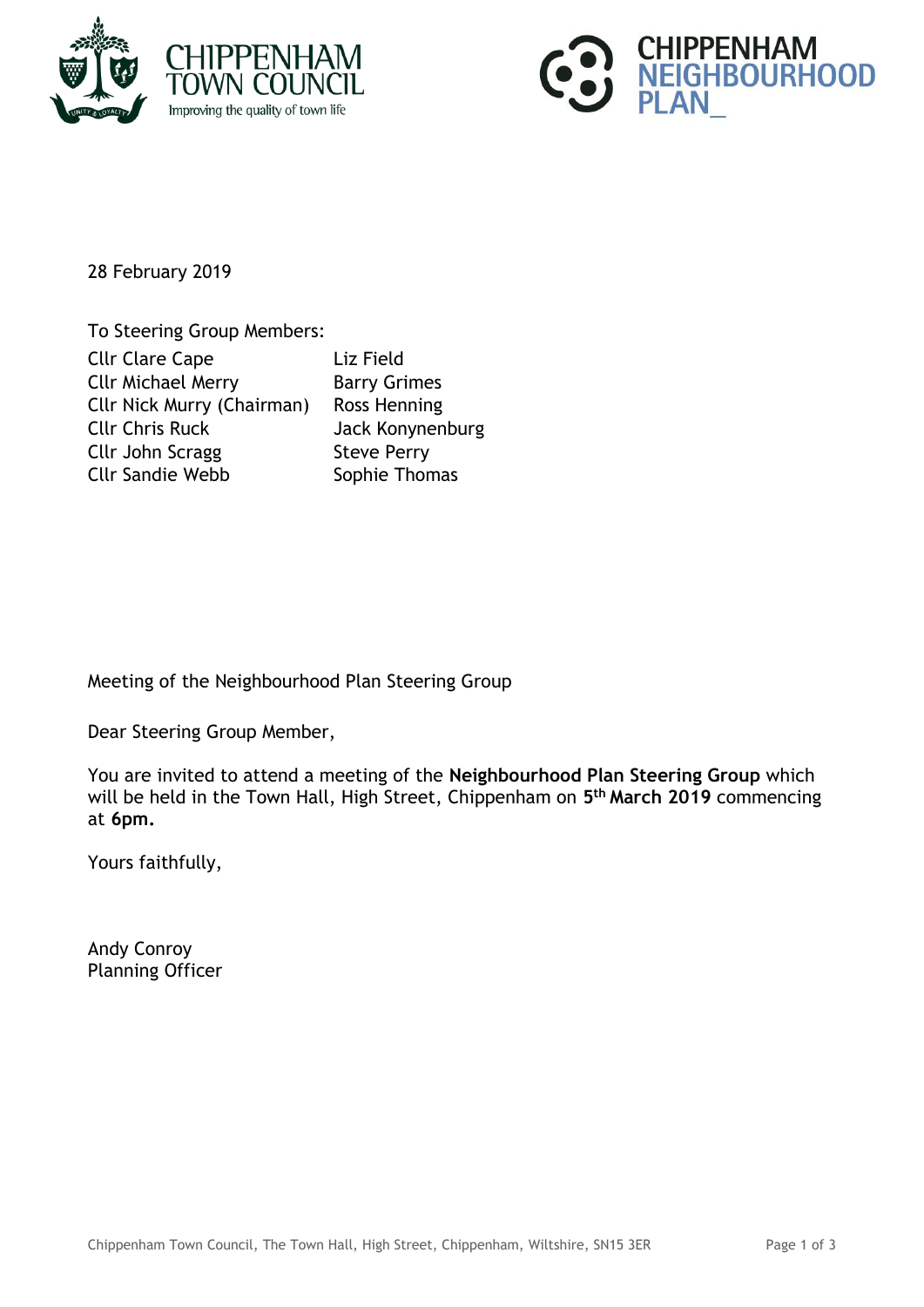## Agenda

Neighbourhood Plan Steering Group Meeting - 5<sup>th</sup> March 2019, 6pm, Town Hall

| 1. | <b>APOLOGIES FOR ABSENCE</b>                                                                                                                                                                                                                                                                        |
|----|-----------------------------------------------------------------------------------------------------------------------------------------------------------------------------------------------------------------------------------------------------------------------------------------------------|
| 2. | DECLARATION OF INTEREST                                                                                                                                                                                                                                                                             |
|    | All Members of the Steering Group are reminded to declare any<br>pecuniary or non-pecuniary interests they may have, in accordance<br>with the Town Council's latest approved Code of Conduct.                                                                                                      |
| 3. | <b>MINUTES</b>                                                                                                                                                                                                                                                                                      |
|    | To approve as a correct record and to sign the draft minutes of the<br>meeting held on Tuesday 5 February 2019 (copy attached).                                                                                                                                                                     |
| 4. | <b>CHAIRMAN'S ANNOUNCEMENTS</b>                                                                                                                                                                                                                                                                     |
| 5. | PRE-VISION ENGAGEMENT                                                                                                                                                                                                                                                                               |
|    | To update SG Members on progress of communication channels, and if<br>necessary to discuss further:                                                                                                                                                                                                 |
|    | • Online survey<br>• Street stalls (copy attached of Street Stall Rota)<br>Posters<br>Social media<br>• Talk Chippenham<br>• Websites<br>• Press Meeting/Press Release                                                                                                                              |
| 6. | <b>PROCESSING &amp; PRESENTING SURVEY DATA</b>                                                                                                                                                                                                                                                      |
|    | To approve/suggest amendments to Processing & Presenting Survey<br>Data (copy attached).                                                                                                                                                                                                            |
| 7. | WORKSHOP SESSION: Q&A ROLE PLAY FOR STREET STALLS                                                                                                                                                                                                                                                   |
|    | AP to lead workshop session preparing Members for questions/answers<br>they may receive from the public when manning street stall (please<br>see attached Steering Group Briefing Note: Questions You May Be<br>Asked When Meeting The Public and attached Crib Sheet for Survey)                   |
|    | AC to run through Risk Assessment for Street Stalls (copy attached)                                                                                                                                                                                                                                 |
| 8. | <b>ITEMS FOR NEXT MEETING</b>                                                                                                                                                                                                                                                                       |
|    | Review of Pre-Vision Engagement in general. What worked<br>well/what didn't? What could we improve for next round of<br>public consultation?<br>Presentation and review of online survey results - Which topics<br>are emerging as frontrunners to pursue? Initial agreement on<br>choice of topics |